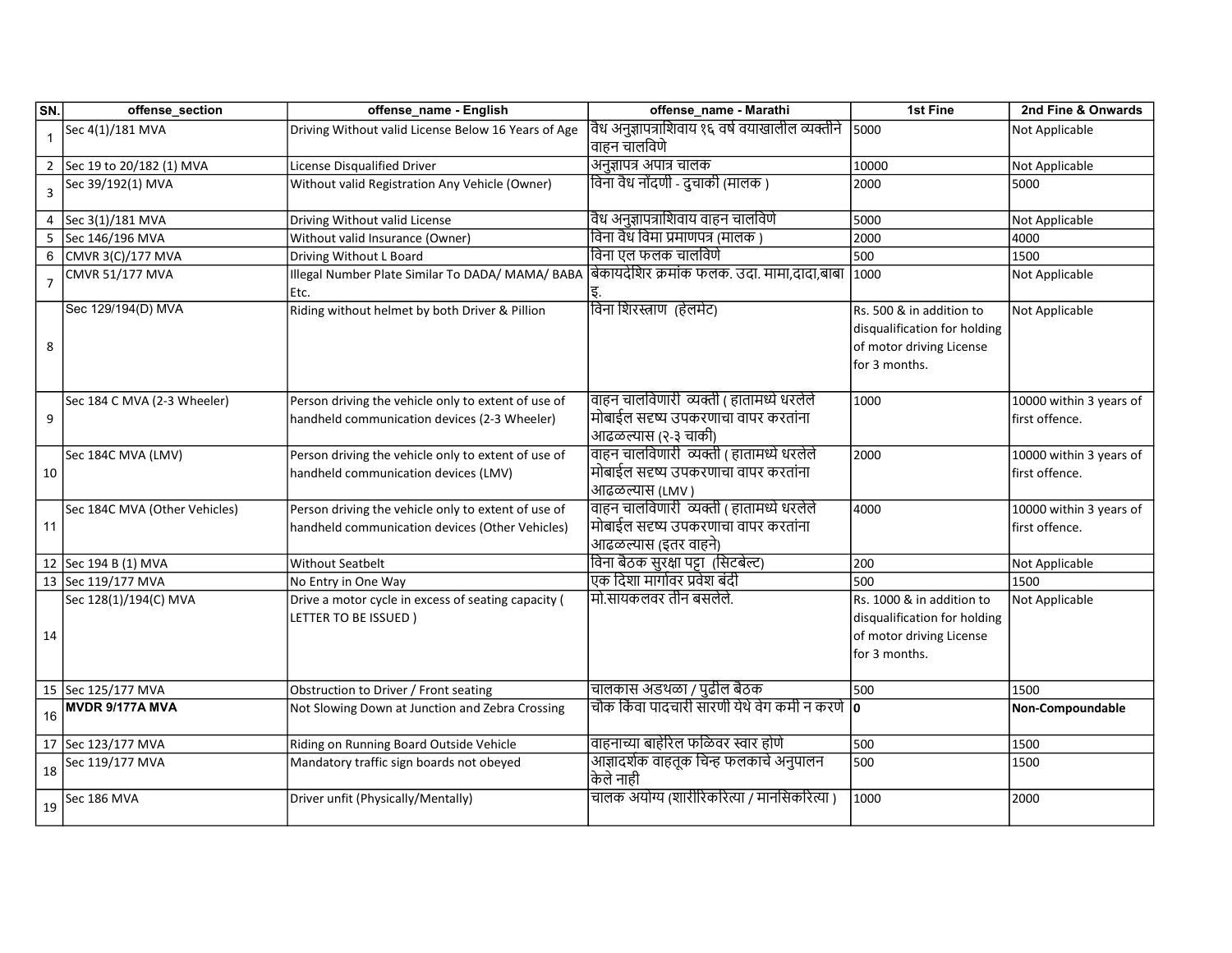| SN.    | offense_section                     | offense_name - English                                                                                                       | offense_name - Marathi                                                                                                                                                         | 1st Fine                                                                | 2nd Fine & Onwards |
|--------|-------------------------------------|------------------------------------------------------------------------------------------------------------------------------|--------------------------------------------------------------------------------------------------------------------------------------------------------------------------------|-------------------------------------------------------------------------|--------------------|
|        | 20 MVDR 14(2)/177A MVA              | Overtaking from left                                                                                                         | डाव्या बाजूने ओव्हरटेकिंग करणे                                                                                                                                                 | 10                                                                      | Non-Compoundable   |
|        | 21 MVDR 6(1)/177A MVA               | Lane cutting                                                                                                                 | मार्गिका छाटणे                                                                                                                                                                 | ۱o                                                                      | Non-Compoundable   |
| 22     | <b>MVDR 4/122 177A MVA</b>          | Wrong side driving                                                                                                           | चुकीच्या दिशेने वाहन चालविणे. (मा.उच्च<br>न्यायालय निर्देश) धोकादायकरित्या वाहन चालविणे                                                                                        | ۱o                                                                      | Non-Compoundable   |
|        | 23 MVDR 14(9)/177A MVA              | Overtaking obstructed                                                                                                        | ओव्हरटेक करताना अडथळा करणे                                                                                                                                                     | ۱o                                                                      | Non-Compoundable   |
|        | 24 MMVR 235/177 MVA                 | Dazzling Light                                                                                                               | प्रखर प्रकाश                                                                                                                                                                   | 500                                                                     | 1500               |
| 25     | CMVR 105/177 MVA                    | Without Light after sunset                                                                                                   | विना प्रकाश सुर्यास्तानंतर                                                                                                                                                     | 500                                                                     | 1500               |
|        | 26 CMVR 109/177 MVA                 | Without Parking Light                                                                                                        | विना पार्किंग प्रकाश                                                                                                                                                           | 500                                                                     | 1500               |
|        | 27 MMVR 236(1)/177 MVA              | Light not visible                                                                                                            | प्रकाश दिसत नाही                                                                                                                                                               | 500                                                                     | 1500               |
| 28     | Sec 194 F MVA                       | Honking repeatedly in residential/silence zone area                                                                          | रहीवाशी / शांतता क्षेत्रात कर्णावापर वारंवार करणे                                                                                                                              | 1000                                                                    | 2000               |
|        | 29 Sec 194 F MVA                    | Prohibition on unnecessary use of horn/no honking                                                                            | कर्णा अनावश्यक वापरास मनाई / कर्णा<br>वाजविण्यास मनाई                                                                                                                          | 1000                                                                    | 2000               |
| $30\,$ | CMVR 119(2)/177 MVA                 | Vehicles fitted or using multi honed horns giving<br>harsh / shrill / loud or alarming noise / Multi-toned<br>l& shrill horn | वाहनास अनेक विविध आवाजाच्या कर्णा जो<br>कर्कश, गयावया करणारा, मोठा किंवा भयसूचक<br>आवाज देतो / अनेक विविध आवाज गयावया<br>करणारा आवाज करणारा कर्णा घट्ट बसविणे किंवा<br> वापरणे | 500                                                                     | 1500               |
|        | 31 MMVR 239/177 MVA                 | Police manual signal violation                                                                                               | पोलिसाने केलेल्या इशाऱ्याचे पालन न करणे                                                                                                                                        | 500                                                                     | 1500               |
| 32     | MMVR 239/177 MVA                    | Police stop violation                                                                                                        | पोलिसांनी थांबवण्यास सांगितल्याचे  उल्लंघन<br> करणे                                                                                                                            | 500                                                                     | 1500               |
|        | 33 Sec 189 MVA                      | Racing / Speed test violation                                                                                                | शर्यत / वेग परिक्षण उल्लंघन                                                                                                                                                    | 5000                                                                    | 10000              |
|        | 34 Sec 112/183(1) MVA (2-3 wheeler) | Speed violating by driver (2-3 wheeler)                                                                                      | विग मर्यादा उल्लंघन चालकाव्दारे  (२-३ चाकी )                                                                                                                                   | 1000                                                                    | Not Applicable     |
|        | 35 Sec 112/183(1) MVA (Tractor)     | Speed violating by driver (Tractor)                                                                                          | विग मर्यादा उल्लंघन चालकाव्दारे  (ट्रॅक्टर )                                                                                                                                   | 1500                                                                    | Not Applicable     |
|        | 36 Sec 112/183(1) MVA (LMV)         | Speed violating by driver (LMV)                                                                                              | विग मर्यादा उल्लंघन चालकाव्दारे  (4 चाकी LMV )                                                                                                                                 | 2000                                                                    | Not Applicable     |
|        | 37 Sec 112/183(1) MVA (Others)      | Speed violating by driver (Others)                                                                                           | विग मर्यादा उल्लंघन चालकाव्दारे । इतर वाहन )                                                                                                                                   | 4000                                                                    | Not Applicable     |
|        | 38 Sec 184 MVA                      | Dangerous driving                                                                                                            | धोकादायकरित्या वाहन चालविणे                                                                                                                                                    | O.                                                                      | Non-Compoundable   |
|        | 39 MMVR 202/177MVA                  | Unsafe-dangerous transportation Of goods                                                                                     | मालाची असुरक्षित धोकादायक वाहतुक                                                                                                                                               | 500                                                                     | 1500               |
| 40     | CMVR 93(8)/190(2)MVA (2-3 Wheeler)  | Unsafe goods beyond body (2-3 Wheeler)                                                                                       | असुरक्षित माल वाहनाच्या भागाच्या बाहेर (२-३<br> चाकी )                                                                                                                         | 1000 and disqualified for<br>holding license for period<br>of 3 months. | 3000               |
|        | 41 3 Wheeler)                       | CMVR 93(8)/190(2)MVA (Other Than 2- Unsafe goods beyond body (Other Than 2-3<br>Wheeler)                                     | असुरक्षित माल वाहनाच्या भागाच्या बाहेर (२-३<br>चाकी व्यतिरिक्त )                                                                                                               | 2000 and disqualified for<br>holding license for 3 month                | 5000               |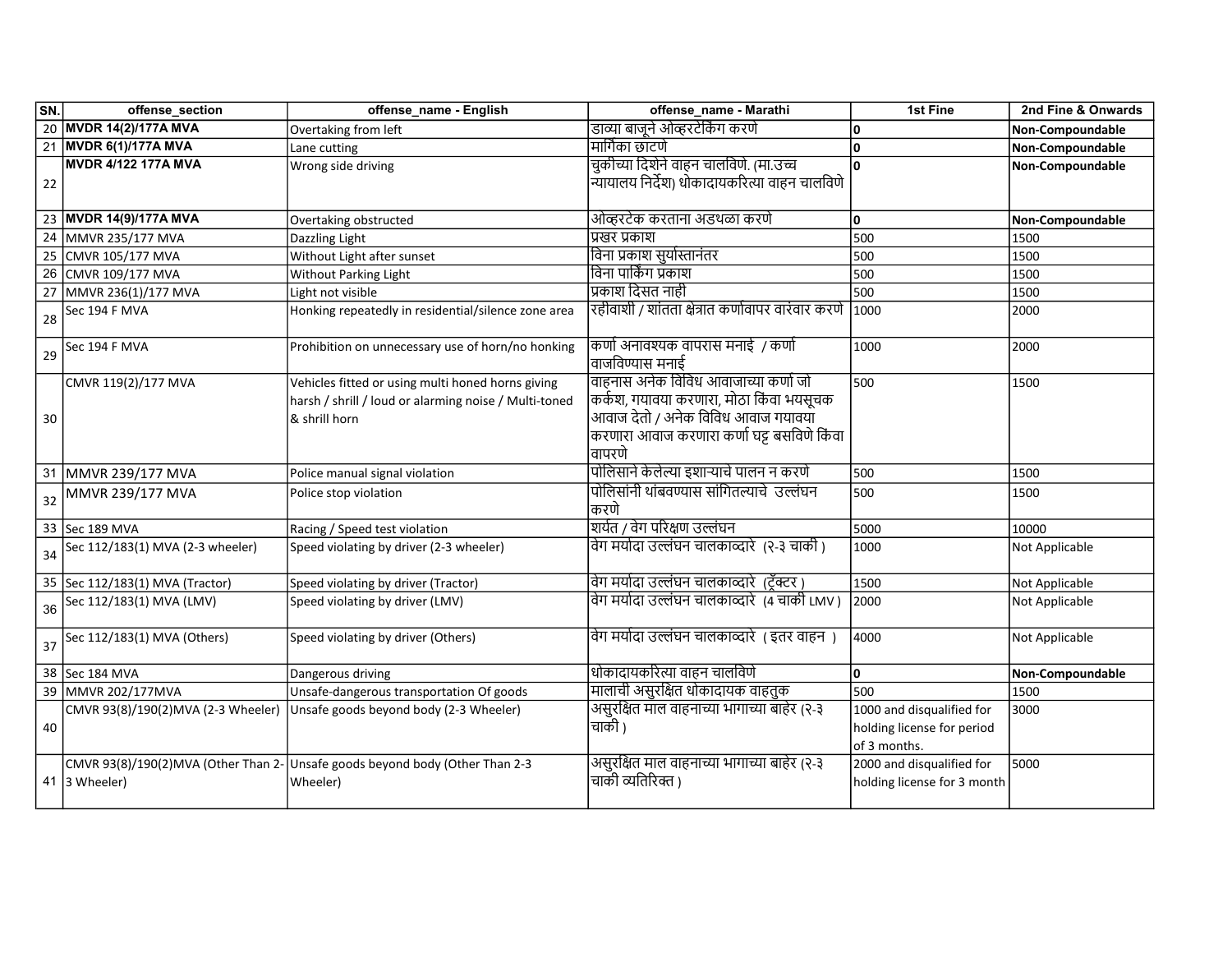| SN. | offense_section                                    | offense_name - English                                                                    | offense_name - Marathi                          | 1st Fine | 2nd Fine & Onwards |
|-----|----------------------------------------------------|-------------------------------------------------------------------------------------------|-------------------------------------------------|----------|--------------------|
| 42  | MMVR 226 / 177 MVA                                 | Unsafe Towing - 2-wheeler towed by another vehicle  असुरक्षित ओढणे - दुसऱ्या वाहनानं ओढणे |                                                 | 500      | 1500               |
| 43  | CMVR 100(2)/177 MVA                                | Tinted glasses /Black Film                                                                | रंगीत काचा / काचेवरिल काळे अवरणे (फिल्म )       | 500      | 1500               |
|     | 44 MMVR 165/177 MVA                                | Without Mud guard                                                                         | विना चिखलरक्षक (मडगार्ड)                        | 500      | 1500               |
| 45  | MMVR 161/177 MVA                                   | Without Side mirror                                                                       | विना बाजूचा आरसा                                | 500      | 1500               |
| 46  | MMVR 162/177 MVA                                   | TV/video set on dashboard                                                                 | डॅशबोर्ड वर दुरचित्रवाणी/व्हिडिओ चालवणे         | 500      | 1500               |
| 47  | MMVR 232/177 MVA                                   | Without Silencer                                                                          | विना आवाजप्रतिबंधक यंत्र (सायलेन्सर)            | 500      | 1500               |
| 48  | CMVR 94(3)/177 MVA                                 | Tyres not in good and sound condition                                                     | चाके (टायर) चांगल्या बळकट स्थितीत नाहीत         | 500      | 1500               |
| 49  | CMVR 104(1)/177 MVA                                | Without Red Reflector                                                                     | विना लाल परिवर्तक                               | 1000     | Not Applicable     |
| 50  | Sec 198 MVA                                        | Unauthorized Interference with vehicle                                                    | वाहनाच्या संबंधीत अनधिकृत हस्तक्षेप             | 1000     | Not Applicable     |
| 51  | CMVR 101/177 MVA                                   | Driving Without Wiper                                                                     | विना झपाटा (वायपर) चालविणे                      | 500      | 1500               |
| 52  | Sec 178(3) MVA                                     | Refusal to ply auto Rickshaw or to carry passenger                                        | रिक्षा / टॅक्सी भाड्याने देण्यास नकार देणे      | 50       | Not Applicable     |
|     | 53 Sec 178(3) MVA                                  | Refusal to ply taxi / bus or to carry passenger                                           | टॅक्सी / बस भाड्यावर देण्यास नकार देणे          | 200      | Not Applicable     |
| 54  | MMVR 21(5)/177 MVA                                 | Stop out of stand                                                                         | थांब्याच्या बाहेर उभा (मोटर कॅब )               | 500      | 1500               |
| 55  | MMVR 21(14)/177 MVA                                | Insufficient fuel                                                                         | इंधन साठा पुरेसा नाही.(मोटर कॅब)                | 500      | 1500               |
|     | 56 Sec 194 A MVA - (Extra 1)                       | Excess passenger 1                                                                        | 1 अतिरीक्त प्रवासी वाहतुक                       | 200      | Not Applicable     |
| 57  | Sec 194 A MVA - (Extra 2)                          | Excess passengers 2                                                                       | 2 अतिरीक्त प्रवासी वाहतुक                       | 400      | Not Applicable     |
|     | 58 Sec 194 A MVA - (Extra 3)                       | Excess passengers 3                                                                       | 3 अतिरीक्त प्रवासी वाहतुक                       | 600      | Not Applicable     |
| 59  | Sec 194 A MVA - (Extra 4)                          | Excess passengers 4                                                                       | 4 अतिरीक्त प्रवासी वाहतुक                       | 800      | Not Applicable     |
|     | 60 Sec 194 A MVA - (Extra 5)                       | Excess passengers 5                                                                       | 5 अतिरीक्त प्रवासी वाहतुक                       | 1000     | Not Applicable     |
| 61  | Sec 194 A MVA - (Extra 6)                          | Excess passengers 6                                                                       | ६ अतिरीक्त प्रवासी वाहतुक                       | 1200     | Not Applicable     |
| 62  | Sec 194 A MVA - (Extra 7)                          | Excess passengers 7                                                                       | ७ अतिरीक्त प्रवासी वाहतुक                       | 1400     | Not Applicable     |
|     | 63 Sec 194 A MVA - (Extra 8)                       | Excess passengers 8                                                                       | ८ अतिरीक्त प्रवासी वाहतुक                       | 1600     | Not Applicable     |
| 64  | Sec 194 A MVA - (Extra 9)                          | Excess passengers 9                                                                       | ९ अतिरीक्त प्रवासी वाहतुक                       | 1800     | Not Applicable     |
|     | 65 Sec 194 A MVA - (Extra 10)                      | Excess passengers 10                                                                      | १० अतिरीक्त प्रवासी वाहतुक                      | 2000     | Not Applicable     |
|     | 66 MMVR 21(7)/177 MVA                              | Meter flag down on stand (Motor Cab)                                                      | मिटर झेंडा खाली थांब्यावर (मोटर कॅब)            | 500      | 1500               |
| 67  | MMVR 21(10)/177 MVA                                | Carry cleaner in permit vehicle (Motor Cab)                                               | परवानाधारक वाहनात स्वच्छकास नेणे. (मोटर<br>किब) | 500      | 1500               |
|     | 68 MMVR 146/177                                    | Faulty Meter (Motor Cab)                                                                  | बिघडलेले मिटर)(मोटर कॅब)                        | 500      | 1500               |
| 69  | MMVR 21(18)/177 MVA                                | Cab / Taxi driver without white Uniform (Motor Cab)  कॅब /टॅक्सी चालक गणवेश पांढरा नाही   |                                                 | 500      | 1500               |
|     | 70 MMVR 21(13)/177                                 | Shouting for passenger (Motor Cab)                                                        | प्रवाशांचे लक्ष वेधण्यासाठी ओरडणे.              | 500      | 1500               |
| 71  | MMVR 21(16)/177                                    | Driver Smoking while on duty (Motor Cab)                                                  | चालक कर्तव्यावर धूम्रपान करतो.(मोटर कॅंब)       | 500      | 1500               |
| 72  | MMVR 21(18)/177 MVA RW S.O.<br>415(E) dt. 8/6/1989 | Without Prescribed Uniform (Tourist Cab)                                                  | विना विहीत गणवेश - पर्यटक वाहन                  | 500      | 1500               |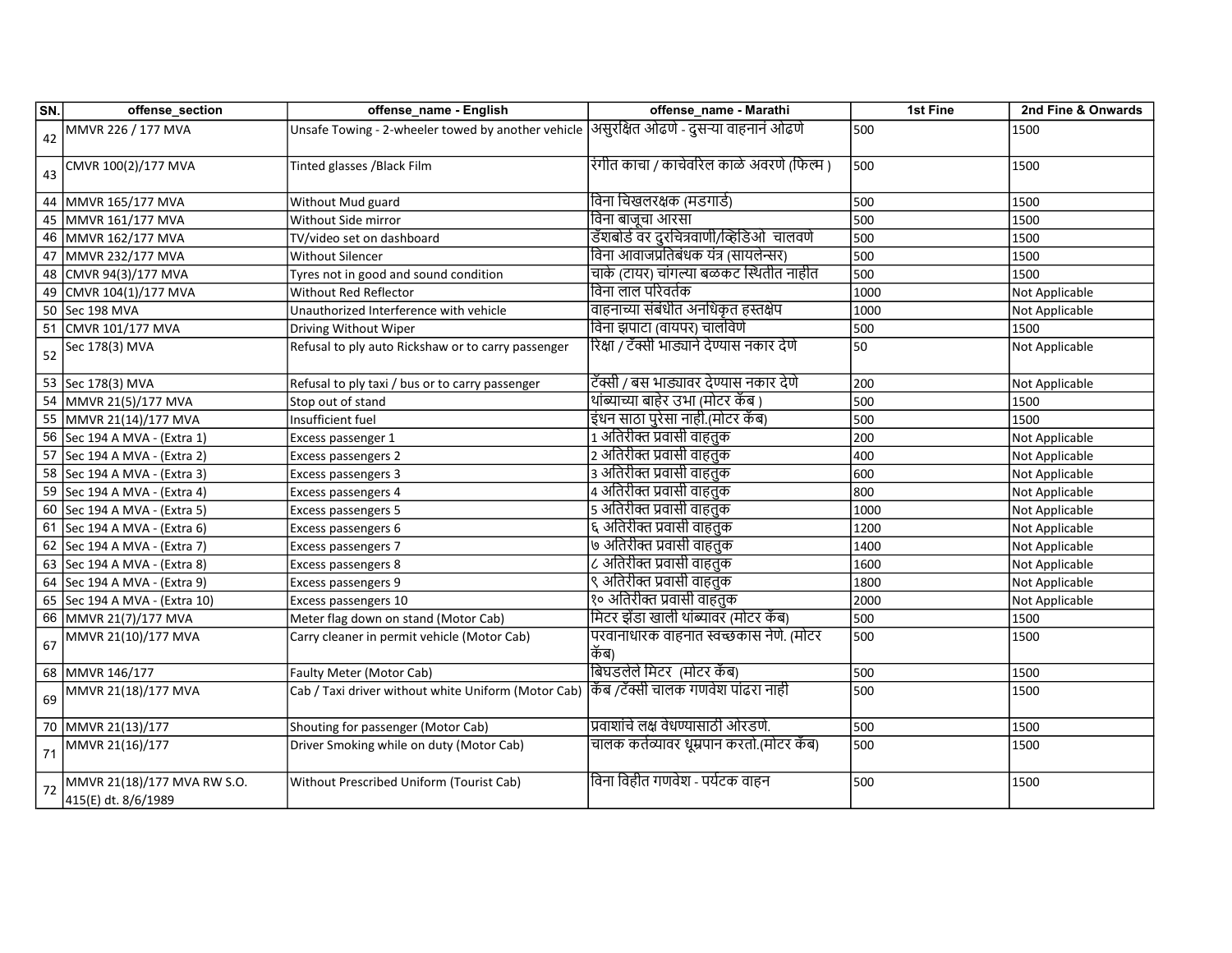| प्राणी / इतर सामान सहचालकास अडथळा<br>MMVR 23(1)/177 MVA<br>Obstruction to driver for carrying animal/thing<br>500<br>1500<br>73<br>(मालवाहक)<br>(Goods Carrier)<br>दुसऱ्या मोटारवाहनाचे बाजुस वाहन उभे करणे<br><b>MVDR 22(2)(n)/177A MVA</b><br>۱o<br>Parking the vehicle alongside another parked<br>Non-Compoundable<br>74<br>(डबल पार्किंग)<br>vehicle/ Double parking<br>मद्यप्राशन करून वाहन चालविने<br>75 Sec 185 MVA<br>۱o<br>Non-Compoundable<br>Drunk and Drive<br>विना विहित गणवेश - पर्यटक वाहन<br>500<br>76 MMVR 21(18)/177 MVA<br>Without Uniform (Non-Meter Tourist/Cab)<br>1500<br>पोलीस अधिकाऱ्याच्या अनुमतीशिवाय वाहन<br>MMVR 228 /177 MVA<br>Driving vehicle on Footpath/Cycle track without<br>500<br>1500<br>77<br>पदपथावर सायकल मार्गावर चालविणे<br>Permission of Police Officer<br>विना अनुज्ञापत्र चालकास वाहन चालविण्यास<br>5000<br>Sec 5/180 MVA<br>Permitting Driver to Drive MV Without License<br>Not Applicable<br>78<br>परवानगी देणे (मालक)<br>(Owner)<br>विना वैध नोंदणी - दुचाकी (चालक )<br>Without valid Registration Any Vehicle (Driver)<br>Sec 39/192(1) MVA<br>2000<br>5000<br>79<br> वैध अनुज्ञापत्र (लायसन) सादर केली नाही<br>80 Sec 130(1)/177 MVA<br>500<br>1500<br>Failed to Produce valid License<br> विना वैध विमा प्रमाणपत्र (चालक )<br>81 Sec 146/196 MVA<br>2000<br>Without valid Insurance<br>4000<br>लेखी मागणीच्या १५ दिवसाच्या आत दस्तऐवज<br>500<br>CMVR 139/177 MVA<br>Failed to Produce Documents Within 15 Days of<br>1500<br>82<br> सादर केले नाहीत<br>Demand in Writing<br>पिरिवहन (ट्रान्सपोर्ट) वाहनावर जाहिरात विना आर<br>500<br>Advertisement on transport MV w/o RTO permission<br>MMVR 134(1)/177 MVA<br>1500<br>83<br> टी ओ परवानगी<br>नॉिन ट्रॅन्सपोर्ट वाहनावर शब्द आकृती चित्र<br>Using word / figure / drawing / sticker on vehicle<br>500<br>MMVR134(6)/177 MVA<br>1500<br>चिटकविलेले (प्रेस, पोलीस, पोलाईट, ॲडव्होकेट,<br>84<br>(press / police / polite / advocate / etc.) on non-<br> इ.) वापर करणे<br>transport MV<br>वाहन चालू असताना अनावश्यक आवाज किंवा<br>500<br>CMVR 119 (2)/ 177 MVA<br>Vehicle creating undue noise or alarming sound<br>1500<br>85<br>भयसुचक आवाज<br>when in motion<br>संकेतक ओलांडणे (जम्पिंग सिग्नल)<br>86<br>MMVR 239/177 MVA<br>500<br>1500<br>Jumping signal<br>पोलिस आदंश निर्देशाचे अनुपालन न करणे<br>87<br>750<br>Sec 179 (1) MVA<br>Disobedience of Police order /direction<br>Not Applicable<br>रस्ते सुरक्षा मानके भंग (२-३ चाकी )<br>Sec 190 (2) MVA (2-3 Wheeler)<br>1000 and disqualified for<br>Road safety standards violation (2-3 Wheeler)<br>3000<br>holding license for period<br>88<br>of 3 months<br>रस्ते सुरक्षा मानके भंग (२-३ चाकी व्यतिरिक्त )<br>2000 and disqualified for<br>Sec 190 (2) MVA (Other than 2-3<br>Road safety standards violation (Other than 2-3<br>5000 | 2nd Fine & Onwards |
|------------------------------------------------------------------------------------------------------------------------------------------------------------------------------------------------------------------------------------------------------------------------------------------------------------------------------------------------------------------------------------------------------------------------------------------------------------------------------------------------------------------------------------------------------------------------------------------------------------------------------------------------------------------------------------------------------------------------------------------------------------------------------------------------------------------------------------------------------------------------------------------------------------------------------------------------------------------------------------------------------------------------------------------------------------------------------------------------------------------------------------------------------------------------------------------------------------------------------------------------------------------------------------------------------------------------------------------------------------------------------------------------------------------------------------------------------------------------------------------------------------------------------------------------------------------------------------------------------------------------------------------------------------------------------------------------------------------------------------------------------------------------------------------------------------------------------------------------------------------------------------------------------------------------------------------------------------------------------------------------------------------------------------------------------------------------------------------------------------------------------------------------------------------------------------------------------------------------------------------------------------------------------------------------------------------------------------------------------------------------------------------------------------------------------------------------------------------------------------------------------------------------------------------------------------------------------------------------------------------------------------------------------------------------------------------------------------------------------------------------------------------------------------------------------|--------------------|
|                                                                                                                                                                                                                                                                                                                                                                                                                                                                                                                                                                                                                                                                                                                                                                                                                                                                                                                                                                                                                                                                                                                                                                                                                                                                                                                                                                                                                                                                                                                                                                                                                                                                                                                                                                                                                                                                                                                                                                                                                                                                                                                                                                                                                                                                                                                                                                                                                                                                                                                                                                                                                                                                                                                                                                                                      |                    |
|                                                                                                                                                                                                                                                                                                                                                                                                                                                                                                                                                                                                                                                                                                                                                                                                                                                                                                                                                                                                                                                                                                                                                                                                                                                                                                                                                                                                                                                                                                                                                                                                                                                                                                                                                                                                                                                                                                                                                                                                                                                                                                                                                                                                                                                                                                                                                                                                                                                                                                                                                                                                                                                                                                                                                                                                      |                    |
|                                                                                                                                                                                                                                                                                                                                                                                                                                                                                                                                                                                                                                                                                                                                                                                                                                                                                                                                                                                                                                                                                                                                                                                                                                                                                                                                                                                                                                                                                                                                                                                                                                                                                                                                                                                                                                                                                                                                                                                                                                                                                                                                                                                                                                                                                                                                                                                                                                                                                                                                                                                                                                                                                                                                                                                                      |                    |
|                                                                                                                                                                                                                                                                                                                                                                                                                                                                                                                                                                                                                                                                                                                                                                                                                                                                                                                                                                                                                                                                                                                                                                                                                                                                                                                                                                                                                                                                                                                                                                                                                                                                                                                                                                                                                                                                                                                                                                                                                                                                                                                                                                                                                                                                                                                                                                                                                                                                                                                                                                                                                                                                                                                                                                                                      |                    |
|                                                                                                                                                                                                                                                                                                                                                                                                                                                                                                                                                                                                                                                                                                                                                                                                                                                                                                                                                                                                                                                                                                                                                                                                                                                                                                                                                                                                                                                                                                                                                                                                                                                                                                                                                                                                                                                                                                                                                                                                                                                                                                                                                                                                                                                                                                                                                                                                                                                                                                                                                                                                                                                                                                                                                                                                      |                    |
|                                                                                                                                                                                                                                                                                                                                                                                                                                                                                                                                                                                                                                                                                                                                                                                                                                                                                                                                                                                                                                                                                                                                                                                                                                                                                                                                                                                                                                                                                                                                                                                                                                                                                                                                                                                                                                                                                                                                                                                                                                                                                                                                                                                                                                                                                                                                                                                                                                                                                                                                                                                                                                                                                                                                                                                                      |                    |
|                                                                                                                                                                                                                                                                                                                                                                                                                                                                                                                                                                                                                                                                                                                                                                                                                                                                                                                                                                                                                                                                                                                                                                                                                                                                                                                                                                                                                                                                                                                                                                                                                                                                                                                                                                                                                                                                                                                                                                                                                                                                                                                                                                                                                                                                                                                                                                                                                                                                                                                                                                                                                                                                                                                                                                                                      |                    |
|                                                                                                                                                                                                                                                                                                                                                                                                                                                                                                                                                                                                                                                                                                                                                                                                                                                                                                                                                                                                                                                                                                                                                                                                                                                                                                                                                                                                                                                                                                                                                                                                                                                                                                                                                                                                                                                                                                                                                                                                                                                                                                                                                                                                                                                                                                                                                                                                                                                                                                                                                                                                                                                                                                                                                                                                      |                    |
|                                                                                                                                                                                                                                                                                                                                                                                                                                                                                                                                                                                                                                                                                                                                                                                                                                                                                                                                                                                                                                                                                                                                                                                                                                                                                                                                                                                                                                                                                                                                                                                                                                                                                                                                                                                                                                                                                                                                                                                                                                                                                                                                                                                                                                                                                                                                                                                                                                                                                                                                                                                                                                                                                                                                                                                                      |                    |
|                                                                                                                                                                                                                                                                                                                                                                                                                                                                                                                                                                                                                                                                                                                                                                                                                                                                                                                                                                                                                                                                                                                                                                                                                                                                                                                                                                                                                                                                                                                                                                                                                                                                                                                                                                                                                                                                                                                                                                                                                                                                                                                                                                                                                                                                                                                                                                                                                                                                                                                                                                                                                                                                                                                                                                                                      |                    |
|                                                                                                                                                                                                                                                                                                                                                                                                                                                                                                                                                                                                                                                                                                                                                                                                                                                                                                                                                                                                                                                                                                                                                                                                                                                                                                                                                                                                                                                                                                                                                                                                                                                                                                                                                                                                                                                                                                                                                                                                                                                                                                                                                                                                                                                                                                                                                                                                                                                                                                                                                                                                                                                                                                                                                                                                      |                    |
|                                                                                                                                                                                                                                                                                                                                                                                                                                                                                                                                                                                                                                                                                                                                                                                                                                                                                                                                                                                                                                                                                                                                                                                                                                                                                                                                                                                                                                                                                                                                                                                                                                                                                                                                                                                                                                                                                                                                                                                                                                                                                                                                                                                                                                                                                                                                                                                                                                                                                                                                                                                                                                                                                                                                                                                                      |                    |
|                                                                                                                                                                                                                                                                                                                                                                                                                                                                                                                                                                                                                                                                                                                                                                                                                                                                                                                                                                                                                                                                                                                                                                                                                                                                                                                                                                                                                                                                                                                                                                                                                                                                                                                                                                                                                                                                                                                                                                                                                                                                                                                                                                                                                                                                                                                                                                                                                                                                                                                                                                                                                                                                                                                                                                                                      |                    |
|                                                                                                                                                                                                                                                                                                                                                                                                                                                                                                                                                                                                                                                                                                                                                                                                                                                                                                                                                                                                                                                                                                                                                                                                                                                                                                                                                                                                                                                                                                                                                                                                                                                                                                                                                                                                                                                                                                                                                                                                                                                                                                                                                                                                                                                                                                                                                                                                                                                                                                                                                                                                                                                                                                                                                                                                      |                    |
|                                                                                                                                                                                                                                                                                                                                                                                                                                                                                                                                                                                                                                                                                                                                                                                                                                                                                                                                                                                                                                                                                                                                                                                                                                                                                                                                                                                                                                                                                                                                                                                                                                                                                                                                                                                                                                                                                                                                                                                                                                                                                                                                                                                                                                                                                                                                                                                                                                                                                                                                                                                                                                                                                                                                                                                                      |                    |
|                                                                                                                                                                                                                                                                                                                                                                                                                                                                                                                                                                                                                                                                                                                                                                                                                                                                                                                                                                                                                                                                                                                                                                                                                                                                                                                                                                                                                                                                                                                                                                                                                                                                                                                                                                                                                                                                                                                                                                                                                                                                                                                                                                                                                                                                                                                                                                                                                                                                                                                                                                                                                                                                                                                                                                                                      |                    |
|                                                                                                                                                                                                                                                                                                                                                                                                                                                                                                                                                                                                                                                                                                                                                                                                                                                                                                                                                                                                                                                                                                                                                                                                                                                                                                                                                                                                                                                                                                                                                                                                                                                                                                                                                                                                                                                                                                                                                                                                                                                                                                                                                                                                                                                                                                                                                                                                                                                                                                                                                                                                                                                                                                                                                                                                      |                    |
|                                                                                                                                                                                                                                                                                                                                                                                                                                                                                                                                                                                                                                                                                                                                                                                                                                                                                                                                                                                                                                                                                                                                                                                                                                                                                                                                                                                                                                                                                                                                                                                                                                                                                                                                                                                                                                                                                                                                                                                                                                                                                                                                                                                                                                                                                                                                                                                                                                                                                                                                                                                                                                                                                                                                                                                                      |                    |
|                                                                                                                                                                                                                                                                                                                                                                                                                                                                                                                                                                                                                                                                                                                                                                                                                                                                                                                                                                                                                                                                                                                                                                                                                                                                                                                                                                                                                                                                                                                                                                                                                                                                                                                                                                                                                                                                                                                                                                                                                                                                                                                                                                                                                                                                                                                                                                                                                                                                                                                                                                                                                                                                                                                                                                                                      |                    |
|                                                                                                                                                                                                                                                                                                                                                                                                                                                                                                                                                                                                                                                                                                                                                                                                                                                                                                                                                                                                                                                                                                                                                                                                                                                                                                                                                                                                                                                                                                                                                                                                                                                                                                                                                                                                                                                                                                                                                                                                                                                                                                                                                                                                                                                                                                                                                                                                                                                                                                                                                                                                                                                                                                                                                                                                      |                    |
|                                                                                                                                                                                                                                                                                                                                                                                                                                                                                                                                                                                                                                                                                                                                                                                                                                                                                                                                                                                                                                                                                                                                                                                                                                                                                                                                                                                                                                                                                                                                                                                                                                                                                                                                                                                                                                                                                                                                                                                                                                                                                                                                                                                                                                                                                                                                                                                                                                                                                                                                                                                                                                                                                                                                                                                                      |                    |
|                                                                                                                                                                                                                                                                                                                                                                                                                                                                                                                                                                                                                                                                                                                                                                                                                                                                                                                                                                                                                                                                                                                                                                                                                                                                                                                                                                                                                                                                                                                                                                                                                                                                                                                                                                                                                                                                                                                                                                                                                                                                                                                                                                                                                                                                                                                                                                                                                                                                                                                                                                                                                                                                                                                                                                                                      |                    |
|                                                                                                                                                                                                                                                                                                                                                                                                                                                                                                                                                                                                                                                                                                                                                                                                                                                                                                                                                                                                                                                                                                                                                                                                                                                                                                                                                                                                                                                                                                                                                                                                                                                                                                                                                                                                                                                                                                                                                                                                                                                                                                                                                                                                                                                                                                                                                                                                                                                                                                                                                                                                                                                                                                                                                                                                      |                    |
|                                                                                                                                                                                                                                                                                                                                                                                                                                                                                                                                                                                                                                                                                                                                                                                                                                                                                                                                                                                                                                                                                                                                                                                                                                                                                                                                                                                                                                                                                                                                                                                                                                                                                                                                                                                                                                                                                                                                                                                                                                                                                                                                                                                                                                                                                                                                                                                                                                                                                                                                                                                                                                                                                                                                                                                                      |                    |
|                                                                                                                                                                                                                                                                                                                                                                                                                                                                                                                                                                                                                                                                                                                                                                                                                                                                                                                                                                                                                                                                                                                                                                                                                                                                                                                                                                                                                                                                                                                                                                                                                                                                                                                                                                                                                                                                                                                                                                                                                                                                                                                                                                                                                                                                                                                                                                                                                                                                                                                                                                                                                                                                                                                                                                                                      |                    |
|                                                                                                                                                                                                                                                                                                                                                                                                                                                                                                                                                                                                                                                                                                                                                                                                                                                                                                                                                                                                                                                                                                                                                                                                                                                                                                                                                                                                                                                                                                                                                                                                                                                                                                                                                                                                                                                                                                                                                                                                                                                                                                                                                                                                                                                                                                                                                                                                                                                                                                                                                                                                                                                                                                                                                                                                      |                    |
|                                                                                                                                                                                                                                                                                                                                                                                                                                                                                                                                                                                                                                                                                                                                                                                                                                                                                                                                                                                                                                                                                                                                                                                                                                                                                                                                                                                                                                                                                                                                                                                                                                                                                                                                                                                                                                                                                                                                                                                                                                                                                                                                                                                                                                                                                                                                                                                                                                                                                                                                                                                                                                                                                                                                                                                                      |                    |
|                                                                                                                                                                                                                                                                                                                                                                                                                                                                                                                                                                                                                                                                                                                                                                                                                                                                                                                                                                                                                                                                                                                                                                                                                                                                                                                                                                                                                                                                                                                                                                                                                                                                                                                                                                                                                                                                                                                                                                                                                                                                                                                                                                                                                                                                                                                                                                                                                                                                                                                                                                                                                                                                                                                                                                                                      |                    |
|                                                                                                                                                                                                                                                                                                                                                                                                                                                                                                                                                                                                                                                                                                                                                                                                                                                                                                                                                                                                                                                                                                                                                                                                                                                                                                                                                                                                                                                                                                                                                                                                                                                                                                                                                                                                                                                                                                                                                                                                                                                                                                                                                                                                                                                                                                                                                                                                                                                                                                                                                                                                                                                                                                                                                                                                      |                    |
|                                                                                                                                                                                                                                                                                                                                                                                                                                                                                                                                                                                                                                                                                                                                                                                                                                                                                                                                                                                                                                                                                                                                                                                                                                                                                                                                                                                                                                                                                                                                                                                                                                                                                                                                                                                                                                                                                                                                                                                                                                                                                                                                                                                                                                                                                                                                                                                                                                                                                                                                                                                                                                                                                                                                                                                                      |                    |
|                                                                                                                                                                                                                                                                                                                                                                                                                                                                                                                                                                                                                                                                                                                                                                                                                                                                                                                                                                                                                                                                                                                                                                                                                                                                                                                                                                                                                                                                                                                                                                                                                                                                                                                                                                                                                                                                                                                                                                                                                                                                                                                                                                                                                                                                                                                                                                                                                                                                                                                                                                                                                                                                                                                                                                                                      |                    |
| Wheeler)<br>holding license for period<br>Wheeler)                                                                                                                                                                                                                                                                                                                                                                                                                                                                                                                                                                                                                                                                                                                                                                                                                                                                                                                                                                                                                                                                                                                                                                                                                                                                                                                                                                                                                                                                                                                                                                                                                                                                                                                                                                                                                                                                                                                                                                                                                                                                                                                                                                                                                                                                                                                                                                                                                                                                                                                                                                                                                                                                                                                                                   |                    |
| 89<br>of 3 months                                                                                                                                                                                                                                                                                                                                                                                                                                                                                                                                                                                                                                                                                                                                                                                                                                                                                                                                                                                                                                                                                                                                                                                                                                                                                                                                                                                                                                                                                                                                                                                                                                                                                                                                                                                                                                                                                                                                                                                                                                                                                                                                                                                                                                                                                                                                                                                                                                                                                                                                                                                                                                                                                                                                                                                    |                    |
|                                                                                                                                                                                                                                                                                                                                                                                                                                                                                                                                                                                                                                                                                                                                                                                                                                                                                                                                                                                                                                                                                                                                                                                                                                                                                                                                                                                                                                                                                                                                                                                                                                                                                                                                                                                                                                                                                                                                                                                                                                                                                                                                                                                                                                                                                                                                                                                                                                                                                                                                                                                                                                                                                                                                                                                                      |                    |
| विना लाल पिछाडी दिवा किंवा प्रकाश<br>1000<br>90                                                                                                                                                                                                                                                                                                                                                                                                                                                                                                                                                                                                                                                                                                                                                                                                                                                                                                                                                                                                                                                                                                                                                                                                                                                                                                                                                                                                                                                                                                                                                                                                                                                                                                                                                                                                                                                                                                                                                                                                                                                                                                                                                                                                                                                                                                                                                                                                                                                                                                                                                                                                                                                                                                                                                      |                    |
| CMVR 102(2)/177 MVA<br>Without Red Tail Lamp or light<br>Not Applicable<br>वैध बिल्ला नावावर नसणे - अवजड प्रवासी वाहन<br>500<br>Valid Badge not in the name of HMV passenger<br><b>MMVR 4/177 MVA</b><br>1500                                                                                                                                                                                                                                                                                                                                                                                                                                                                                                                                                                                                                                                                                                                                                                                                                                                                                                                                                                                                                                                                                                                                                                                                                                                                                                                                                                                                                                                                                                                                                                                                                                                                                                                                                                                                                                                                                                                                                                                                                                                                                                                                                                                                                                                                                                                                                                                                                                                                                                                                                                                        |                    |
| 91<br> चालक<br>carrier driver                                                                                                                                                                                                                                                                                                                                                                                                                                                                                                                                                                                                                                                                                                                                                                                                                                                                                                                                                                                                                                                                                                                                                                                                                                                                                                                                                                                                                                                                                                                                                                                                                                                                                                                                                                                                                                                                                                                                                                                                                                                                                                                                                                                                                                                                                                                                                                                                                                                                                                                                                                                                                                                                                                                                                                        |                    |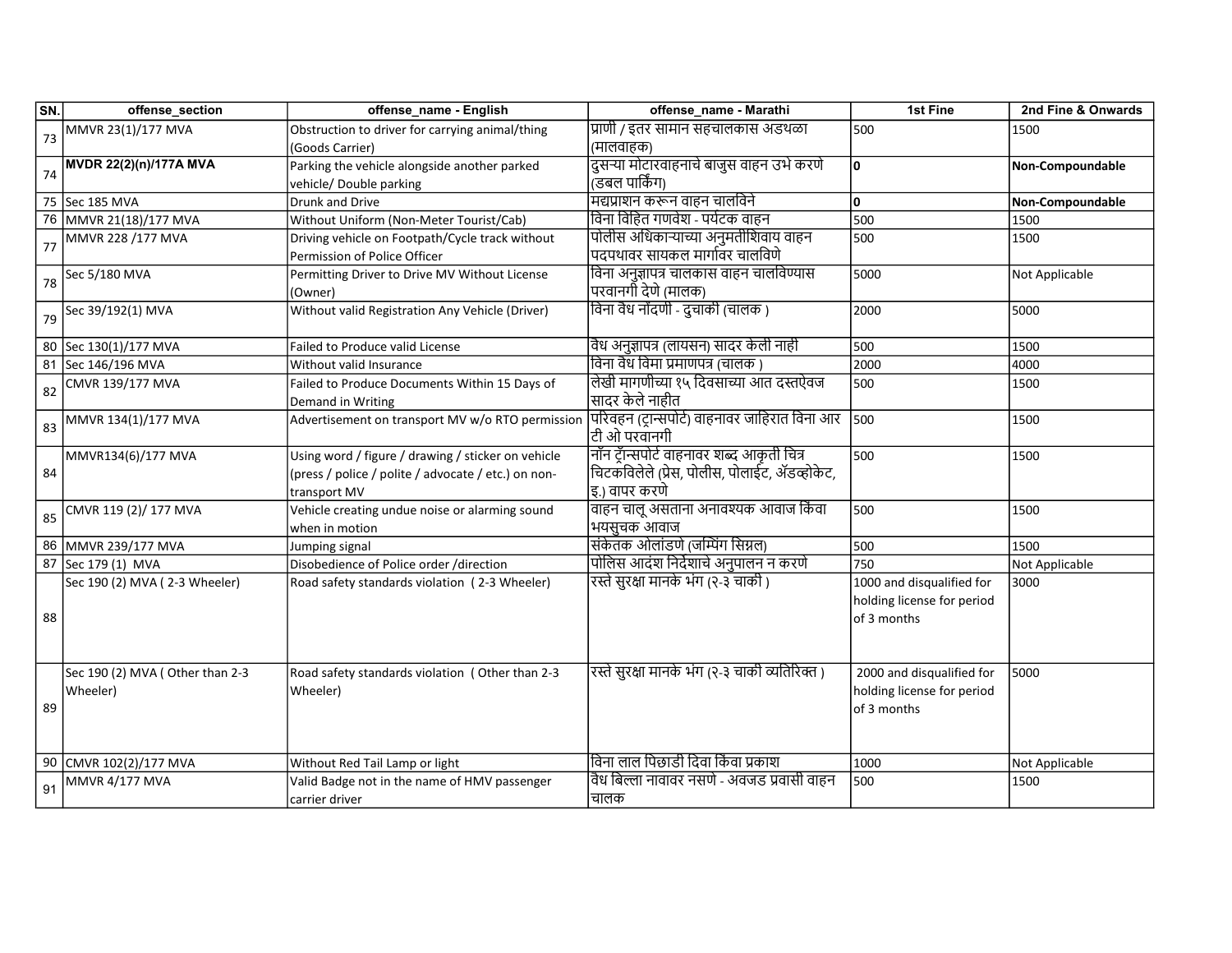| SN. | offense_section                                  | offense_name - English                                                                    | offense_name - Marathi                                | 1st Fine | 2nd Fine & Onwards |
|-----|--------------------------------------------------|-------------------------------------------------------------------------------------------|-------------------------------------------------------|----------|--------------------|
| 92  | MVDR 22(2)(c)/177A MVA                           | Parking the vehicle on footpath / cycle track & zebra                                     | पदपथावर दुचाकी मार्गावर आणि पादचारी                   | ١o       | Non-Compoundable   |
|     |                                                  | crossing                                                                                  | सदरणीवर वाहन उभे करणे                                 |          |                    |
| 93  | MVDR22(2)(b)/177A MVA                            | Parking Vehicle on main road where notified speed                                         | ५० किमी वेग मर्यादा असलेल्या रस्त्यावर वाहन           | ١o       | Non-Compoundable   |
|     |                                                  | limit is 50KM per hour or more                                                            | उभे करणे                                              |          |                    |
| 94  | MVDR 22(2)(I)/177A MVA                           | Parking the vehicle opposite another MV or as                                             | दुसऱ्या मोटारवाहनाच्या समोर वाहन उभे करणे             | ١o       | Non-Compoundable   |
|     |                                                  | obstruction to other vehicle                                                              |                                                       |          |                    |
|     | 95 MVDR 22(2)(s)/177A MVA                        | Parking the vehicle in "No Parking" area                                                  | ''उभे करू नये '' क्षेत्रात वाहन उभे करणे              | ١o       | Non-Compoundable   |
| 96  | MVDR 22(2)(k)/177A MVA                           | Parking the vehicle away from the edge of the                                             | पदपथाच्या किनाऱ्यापासुन दुर वाहन उभे करणे             | ١o       | Non-Compoundable   |
|     |                                                  | footpath                                                                                  |                                                       |          |                    |
|     | MVDR 22(2)(f)/177A MVA                           | Parking the vehicle near bus stop / at educational                                        | बस थांबा, शैक्षणिक संस्था, रूग्णालय प्रवेशद्वारावर  o |          | Non-Compoundable   |
| 97  |                                                  | institution / hospital entry or if blocking traffic sign                                  | किंवा वाहतूक चिन्हास अडथळा अशा प्रकारे                |          |                    |
|     |                                                  |                                                                                           | वाहन उभे करणे                                         |          |                    |
|     | 98 MMVR 249/177 MVA                              | HMV without cleaner                                                                       | अवजड वाहन स्वच्छकाशिवाय (क्लीनर)                      | 500      | 1500               |
| 99  | <b>CMVR 51/177 MVA</b>                           | Registration Number or Letters Not as Per                                                 | नोंदणी क्रमांक विहीत मोजमापात नाही.                   | 500      | 1500               |
|     |                                                  | <b>Prescribed Measurement</b>                                                             |                                                       |          |                    |
|     | 100 CMVR 50 / 177 MVA                            | Displaying / inscribing or writing letter / word /                                        | शब्द आकृती चित्र किंवा निशानी क्रमांक                 | 500      | 1500               |
|     |                                                  | figure / picture or symbol on number plate                                                | फलकावर प्रदर्शित करणे किंवा लिहणे                     |          |                    |
| 101 | CMVR 50/177 MVA                                  | Visibility of number plate on front and rear of vehicle वाहनाचा पुढील व मागील क्रमांक फलक |                                                       | 500      | 1500               |
|     |                                                  |                                                                                           | दृष्यमानता                                            |          |                    |
|     | $\frac{1}{102}$ CMVR 50/177 MVA                  | Number Plate of Transport Vehicle Not Displayed at                                        | परिवहन वाहनाचा क्रमांक फलक वाहनाच्या                  | 500      | 1500               |
|     |                                                  | <b>Four Places</b>                                                                        | चारही बाजुस प्रदर्षित नाही.                           |          |                    |
|     | $\frac{1}{103}$ CMVR 50/177 MVA                  | Registration Number of Taxi Not Painted On Dash                                           | नोंदणी क्रमांक टॅक्सीच्या डॅषबोर्डवर रंगवलेला         | 500      | 1500               |
|     |                                                  | Board                                                                                     | नाही.                                                 |          |                    |
|     | $\frac{1}{104}$ CMVR 50/177 MVA                  | Trailers Rear Side Number Plate Not Displayed                                             | ट्रेलरच्या पाठीमागील क्रमांक फलक प्रदर्शित नाही  500  |          | 1500               |
|     |                                                  |                                                                                           |                                                       |          |                    |
|     | $\frac{1}{105}$ CMVR 50/177 MVA                  | Number Plate Bears Personnel Name or Pictures or                                          | क्रमांक फलक वैयक्तीक नाव किंवा चित्र किंवा            | 500      | 1500               |
|     |                                                  | Symbols etc.                                                                              | निशाणी इत्यादी धारी असणे                              |          |                    |
|     | $106$ CMVR 50/177 MVA                            | LMV Number Plate Not at Middle with Illumination                                          | हलक्या मोटार वाहनाचा क्रमांक फलक मध्यावर              | 500      | 1500               |
|     |                                                  |                                                                                           | नाही प्रकाषमियरित्या                                  |          |                    |
|     | $\left  \frac{107}{107} \right $ CMVR 50/177 MVA | Rear Side Number Plate of Transport Vehicle Not                                           | परिवहन वाहनाचा पाठीमागील क्रमांक फलक                  | 500      | 1500               |
|     |                                                  | Illuminated                                                                               | प्रकाशमय नाही                                         |          |                    |
| 108 | CMVR 50/177 MVA                                  | Number Plate Letters Not In English And Figures Not                                       | क्रिमांक फलकावरील अक्षरे इंग्रजी आणि आकडे             | 500      | 1500               |
|     |                                                  | In Arabic Numerals                                                                        | अरेबिक नसल्यास                                        |          |                    |
|     | 109 CMVR 50/177 MVA                              | Number Plate Broken                                                                       | तटलेला क्रमांक फलक                                    | 500      | 1500               |
|     | MMVR 229(2)/177 MVA                              | Unsafe goods beyond body No White reflector disc                                          | वाहनाच्या भागाच्या बाहेर मालाची असुरक्षित             | 1000     | Not Applicable     |
| 110 |                                                  | & additional Red lamp attached at the rear.                                               | वाहतूक, पांढरी परावर्तक चकती आणि अतिरिक्त             |          |                    |
|     |                                                  |                                                                                           | लाल दिवा पाठीमागे अडकविलेला नाही                      |          |                    |
|     |                                                  |                                                                                           |                                                       |          |                    |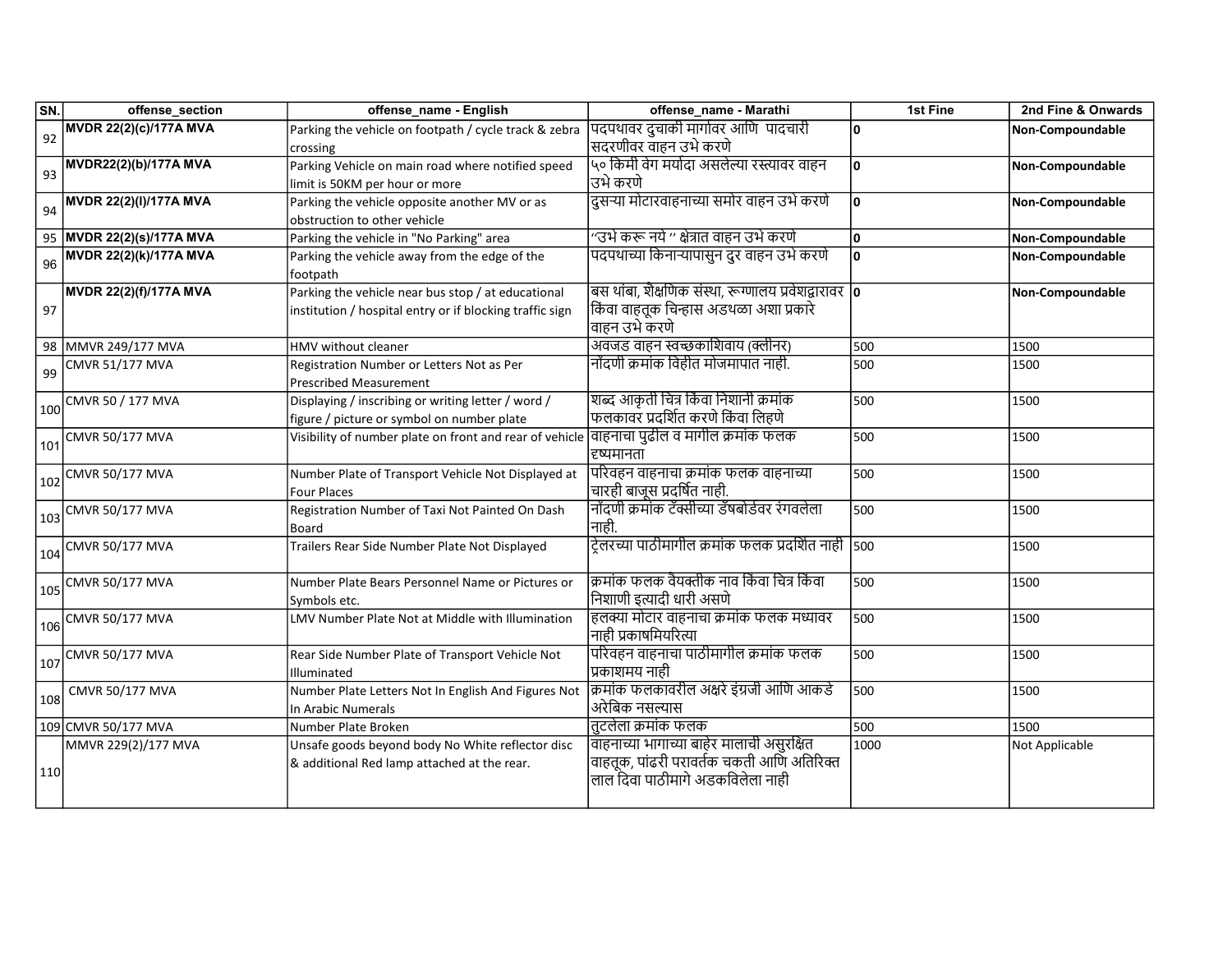| SN. | offense_section                                        | offense_name - English                                                                             | offense_name - Marathi                                                                                 | 1st Fine                                                               | 2nd Fine & Onwards    |
|-----|--------------------------------------------------------|----------------------------------------------------------------------------------------------------|--------------------------------------------------------------------------------------------------------|------------------------------------------------------------------------|-----------------------|
|     | 111 MMVR 20 (1) (ix)/177 MVA                           | Failed to display valid badge(PSV other than M.CAB)                                                | वैध बिल्ला परिधान केला नाही. (सार्वजनिक सेवा                                                           | 500                                                                    | 1500                  |
|     |                                                        |                                                                                                    | वाहन मोटर कॅब वगळून)                                                                                   |                                                                        |                       |
|     | $112$ Sec 39/56/192(1) MVA                             | Without valid fitness certificate (Driver)                                                         | विना वैध योग्यता प्रमाणपत्र (दुचाकी) (ड्रायव्हर)                                                       | 2000                                                                   | 5000                  |
|     | $113$ Sec 39/56/192(1) MVA                             | Without valid fitness certificate (Owner)                                                          | विना वैध योग्यता प्रमाणपत्र (दुचाकी) (मालक)                                                            | 2000                                                                   | 5000                  |
|     | 114 CMVR 50/177 MVA                                    | Number Plate with Unauthorized Colour                                                              | अनधिकृत रंगाचा क्रमांक फलक                                                                             | 500                                                                    | 1500                  |
|     | 115 CMVR 50/177 MVA                                    | Registration Number not In Four Digits                                                             | नोंदणी क्रमांक चार आकडी नाही.                                                                          | 500                                                                    | 1500                  |
| 116 | <b>CMVR 50/177 MVA</b>                                 | Number Plate of Motor Cycle Not Parallel to Handle<br>Bar                                          | मोिटार सायकलचा क्रमांक फलक हॅण्डल बारला<br> समांतर नाही                                                | 500                                                                    | 1500                  |
| 117 | CMVR 93(8) (iv)/190(2) MVA (2-3<br>Wheeler)            | Load extends to height beyond Limits/projection of<br>load (2-3 Wheeler)                           | गादीवर निर्धारित उंची पेक्षा जास्त सामान लोड<br>करणे (२-३ चाकी) इतरत्र                                 | 1000 and disqualified for<br>holding license for period<br>of 3 months | 3000                  |
| 118 | CMVR 93(8) (iv)/190(2) MVA (Other<br>than 2-3 Wheeler) | Load extends to height beyond Limits/projection of<br>load (Other than 2-3 Wheeler)                | गादीवर निर्धारित उंची पेक्षा जास्त सामान लोड<br>करणे) (२-३ चाकी व्यतिरिक्त)                            | 2000 and disqualified for<br>holding license for period<br>of 3 months | 5000                  |
| 119 | CMVR 125 RW S.O. 1365(E) Dt.<br>19/12/2004 / 177 MVA   | Right side door not locked - Rickshaw                                                              | रिक्षाचा उजवा दरवाजा बंद नाही किंवा उजव्या<br>दाराला कुलूप नाही                                        | 500                                                                    | 1500                  |
|     | 120 MMVR 21(18)/177 MVA                                | Without Cab Drivers I-Card (All Cab)                                                               | विना कॅब चालक ओळखपत्र                                                                                  | 500                                                                    | 1500                  |
|     | 121 MMVR 21(19)/177 MVA                                | Unclean vehicle (Motor Cab)                                                                        | अस्वच्छ वाहन)(मोटर कॅब)                                                                                | 500                                                                    | 1500                  |
| 122 | Sec 66 (I) r/w Sec 192 (A) MVA                         | Without valid permit (Driver & owner or person in<br>charge of the vehicle)                        | वैध परवान्याशिवाय (चालक आणि मालक किंवा<br>वाहनाचा ताबेधारक)                                            | 10000                                                                  | <b>Not Applicable</b> |
|     | 123 Sec 190(1) MVA                                     | Driving of defective motor vehicle                                                                 | सदोष मोटारवाहन चालविणे                                                                                 | ١o                                                                     | Non-Compoundable      |
| 124 | Sec 190 (3) MVA                                        | Carrying Hazardous or Dangerous Goods in<br>contravention to the MV ACT and CMVR Provision         | मोटार वाहन कायदा व केंद्रीय मोटार वाहन नियम<br>यांचे उल्लंघन करून धोकादायक / घातक वस्तु<br>'वाहून नेणे | ١o                                                                     | Non-Compoundable      |
| 125 | Sec 197 MVA                                            | Custody of Motor Vehicle without consent of Owner<br>or Removal of Vehicle without legal authority | किॉयदेशिर अधिकार नसल्यास मालकाच्या<br>संमतीशिवाय मोटार वाहनाचा वापर करणे                               | ١o                                                                     | Non-Compoundable      |
|     | 126 MVDR 22(2)(s)/177A MVA                             | No Parking                                                                                         | वाहन लावण्यास मनाई                                                                                     | ١o                                                                     | Non-Compoundable      |
|     | 127 CMVR 103/177 MVA                                   | Driving Without indicator                                                                          | विना दर्शक (इंडिकेटर) चालविणे                                                                          | 500                                                                    | 1500                  |
| 128 | MMVR 236/177 MVA                                       | Hiding fully/partly number plate by placing<br>load/other goods/                                   | भार किंवा इतर मालामुळे क्रमांक फलक पुर्णतः<br>किंवा अंशतः थोडासा दडविणे                                | 500                                                                    | 1500                  |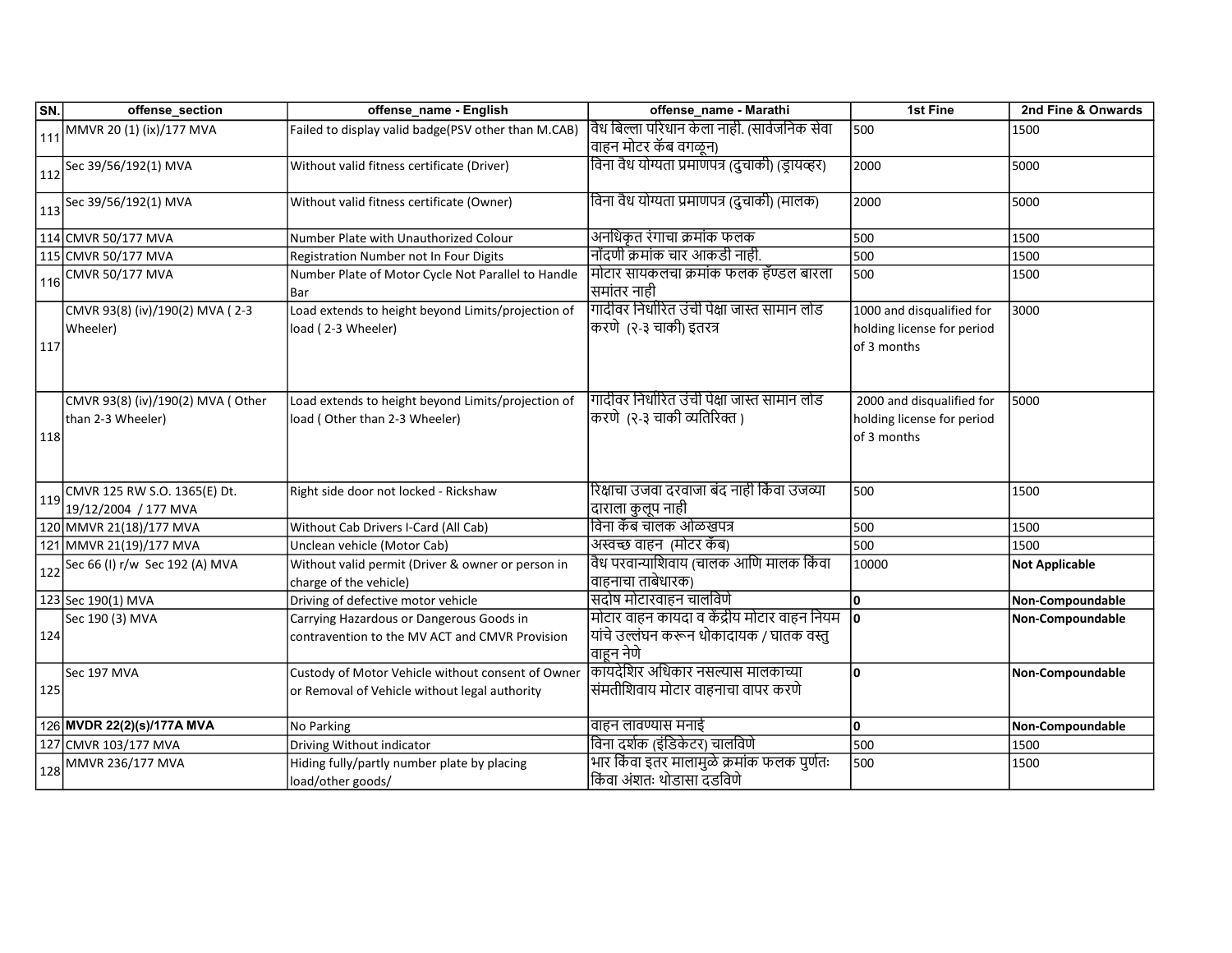| SN. | offense_section                    | offense_name - English                                                                                                     | offense_name - Marathi                         | 1st Fine                   | 2nd Fine & Onwards |
|-----|------------------------------------|----------------------------------------------------------------------------------------------------------------------------|------------------------------------------------|----------------------------|--------------------|
|     | CMVR 50 / 177 MVA                  | Driving or parking vehicle on public road                                                                                  | क्रमांक फलक धारण न केलेले वाहन सार्वजनीक       | 500                        | 1500               |
| 129 |                                    | without number plate (Vehicle registered but                                                                               | ठिकाणी चालविणे, उभे करणे.                      |                            |                    |
|     |                                    | Number plate not displayed.)                                                                                               |                                                |                            |                    |
|     | MMVR134(1)/177 MVA                 | Using word / figure / drawing / sticker on vehicle                                                                         | ट्रॅान्सपोर्ट वाहनावर शब्द आकृती चित्र         | 500                        | 1500               |
| 130 |                                    | (press / police / polite / advocate / etc.) on transport  चिटकविलेले (प्रेस,पोलीस, पोलाईट, ॲडव्होकेट,                      |                                                |                            |                    |
|     |                                    | lмv                                                                                                                        | इ.) वापर करणे                                  |                            |                    |
|     | <b>MVDR 37 (2) 177A MVA</b>        | NO use of mobile phone by trainer while training                                                                           | शिकवू चालकास प्रशिक्षित करणाऱ्या प्रशिक्षकाने  | lo.                        | Non-Compoundable   |
| 131 |                                    | learner driver                                                                                                             | प्रशिक्षणादरम्यान भ्रमणध्वनीचा वापर करू नये    |                            |                    |
|     |                                    |                                                                                                                            |                                                |                            |                    |
|     | 132 CMVR 3 (b)/177 MVA             | Learner Driver not accompanied with trainer                                                                                | शिकावू  चालकासोबत प्रशिक्षक नाही               | 500                        | 1500               |
|     | MMVR 224/190 (2) MVA (2-3 wheeler) | Restrictions on driving with gear disengaged/Driving                                                                       | तिरफा संच (गिअर) मोकळा ठेउन वाहन               | 1000 and disqualified for  | 3000               |
|     |                                    | with neutral gear in ghats. (2-3 wheeler)                                                                                  | चालविण्यावर मनाई /तरफासंच (गिअर) मोकळा         | holding license for period |                    |
| 133 |                                    |                                                                                                                            | ठेऊन (न्युट्ल) घाटात वाहन चालविणे (२-३ चाकी )  | lof 3 months               |                    |
|     |                                    |                                                                                                                            |                                                |                            |                    |
|     |                                    |                                                                                                                            |                                                |                            |                    |
|     |                                    | MMVR 224/190 (2) MVA (Other than 2- Restrictions on driving with gear disengaged/ Driving  तरफा संच (गिअर) मोकळा ठेउन वाहन |                                                | 2000 and disqualified for  | 5000               |
|     | 3 wheeler)                         | with neutral gear in ghats. (Other than 2-3 wheeler)                                                                       | चालविण्यावर मनाई /तरफासंच (गिअर) मोकळा         | holding license for period |                    |
| 134 |                                    |                                                                                                                            | ठेऊन (न्युट्ल) घाटात वाहन चालविणे (२-३ चाकी    | of 3 months                |                    |
|     |                                    |                                                                                                                            | व्यतिरिक्त)                                    |                            |                    |
|     |                                    |                                                                                                                            |                                                |                            |                    |
|     | Sec 84 (G)r/w 177 MVA              | Permit Holder MV - Name and Address of the                                                                                 | परवाना धारी प्रत्येक वाहनावर                   | 500                        | 1500               |
| 135 |                                    | operator not painted or firmly affixed to every                                                                            | सेवाचालकाचे(ऑपरेटर) नाव व पत्ता रंगविलेले      |                            |                    |
|     |                                    | vehicle                                                                                                                    | किंवा पक्का बसविला पाहिजे.                     |                            |                    |
|     | MVDR 22(2)(a)/177A MVA             | Parking the vehicle where stopping                                                                                         | थांबणे प्रतिबंधीत ठिकाणी वाहन उभे करणे /       | ۱o                         | Non-Compoundable   |
| 136 |                                    | prohibited/Vehicle abandoned on road                                                                                       | रस्त्यावर वाहन सोडुन देणे                      |                            |                    |
|     | 137 MVDR 22(2)(g)/177A MVA         | Parking the vehicle in a tunnel                                                                                            | बोगद्यात वाहन उभे करणे                         | ١o                         | Non-Compoundable   |
|     | 138 MVDR 22(2)(h)/177A MVA         | Parking the vehicle in bus lane                                                                                            | बस मार्गिकेत वाहन उभे करणे                     | O                          | Non-Compoundable   |
| 139 | MVDR 22(2)(i)/177A MVA             | Parking the vehicle in front of entrance or exit of                                                                        | मालमत्ता आगमन किंवा निर्गमन व्दारा समोर        | 0                          | Non-Compoundable   |
|     |                                    | property                                                                                                                   | वाहन उभे करणे.                                 |                            |                    |
|     | MVDR 22(2)(m)/177A MVA             | Parking the vehicle obstructing other vehicle or                                                                           | दुसऱ्या मोटारवाहनास अडथळा होईल असे वाहन  o     |                            | Non-Compoundable   |
| 140 |                                    | cause inconvenience to any person                                                                                          | उभेे करणे किंवा इतर व्यक्तिंना असुविधा होईल    |                            |                    |
|     |                                    |                                                                                                                            | असे वाहन उभे करणे.                             |                            |                    |
| 141 | MVDR22(2)(d)/177A MVA              | Parking Vehicle within 50 mtr from the edge of                                                                             | चौक किंवा छेद रस्त्याच्या किनार्याच्या ५० मीटर | ١o                         | Non-Compoundable   |
|     |                                    | Junction or inter section                                                                                                  | आत वाहन उभे करणे                               |                            |                    |
| 142 | MVDR22(2)(j)/177A MVA              | Park Vehicle on Continuous yellow line Painted on                                                                          | सलग अखंडित पिवळ्या रंगाचा पट्टा आखलेला         | ١o                         | Non-Compoundable   |
|     |                                    | curve side on Road                                                                                                         | असता तेथे वाहन ऊभे करणे                        |                            |                    |
| 143 | MVDR 22(2)(0)/177A MVA             | Park Vehicle in permitted parking place beyond                                                                             | निर्देशित वेळेनंतर वाहन उभे करणे               | ١o                         | Non-Compoundable   |
|     |                                    | permitted time limit                                                                                                       |                                                |                            |                    |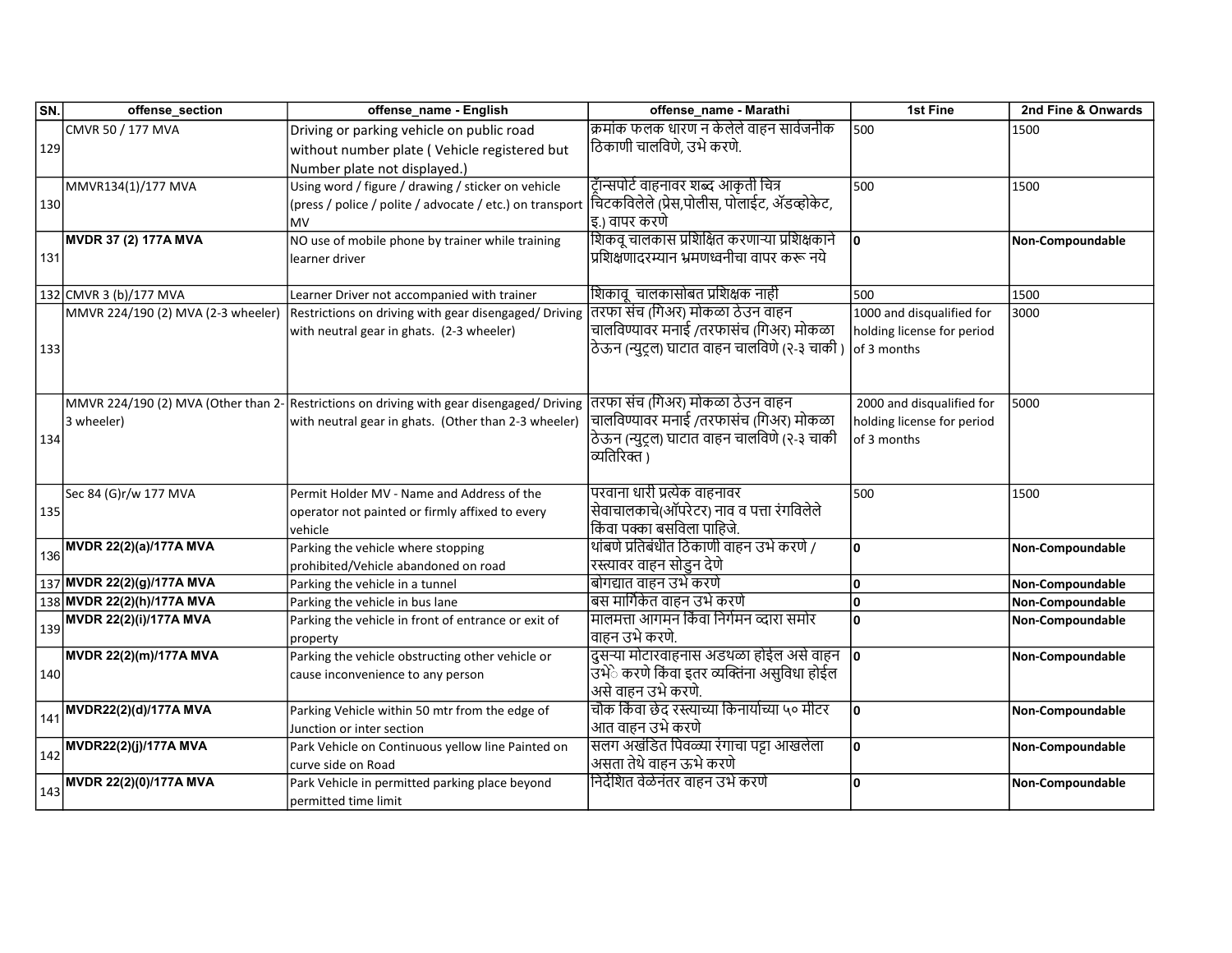| SN. | offense_section                           | offense_name - English                               | offense_name - Marathi                                       | 1st Fine | 2nd Fine & Onwards      |
|-----|-------------------------------------------|------------------------------------------------------|--------------------------------------------------------------|----------|-------------------------|
| 144 | <b>MVDR 22(2) (P)/177A MVA</b>            | Parked vehicle is other than permitted specified     | उभे केलेले वाहन हे विशिष्ठ वर्गासाठीच्या                     | ١o       | <b>Non-Compoundable</b> |
|     |                                           | Category                                             | परवाणगीपैकी नाही.                                            |          |                         |
| 145 | MVDR 22(2) (R)/177A MVA                   | Not Parking Vehicle as designated in parking lot     | उभे करण्यासाठीच्या गटासाठी निर्देशित केल्या                  | ١o       | Non-Compoundable        |
|     |                                           |                                                      | प्रकारे वाहन उभे केले नाही                                   |          |                         |
|     | 146 CMVR 115 (7)/177 MVA                  | Failed to produce valid PUCC                         | वैध पीयुसीसी  सादर केली नाही                                 | 500      | 1500                    |
|     | MMVR 20 (1) (xvi)/177 MVA                 | Failed to produce valid driving license on demand    | विध अनुज्ञापत्र सादर केले नाही. पीएसव्ही                     | 500      | 1500                    |
| 147 |                                           | (public service vehicle) Driver permitted to produce | चालकास अनुज्ञापत्र सादर करण्यास 48 तासांची                   |          |                         |
|     |                                           | within 48 hours of demand                            | सवलत आहे                                                     |          |                         |
|     | $148$ Sec 6(1)/179 MVA                    | Driver found with two licenses in his name           | चालकाच्या नावे दोन अनुज्ञापत्रे आढळुन आली                    | 750      | Not Applicable          |
|     |                                           |                                                      |                                                              |          |                         |
|     | 149 MVDR 14(5)(d)/177A MVA                | Overtaking on a bend/corner/turning                  | वळणे / कोपरा / वळताना ओव्हरटेक करणे                          | ١o       | Non-Compoundable        |
|     | $\frac{1}{150}$ MVDR 19(2)(ii)/177A MVA   | Overtaking within barriers of a railway crossing     | रेल्वे ओलांडणी प्रतिबंधीत क्षेत्रात ओव्हरटेक करणे   <b>o</b> |          | Non-Compoundable        |
| 151 | <b>MVDR 22(1)(v)/177A MVA</b>             | Stopping Vehicle on a level Crossing                 | रेल्वे ओलांडणी प्रतिबंधीत क्षेत्रात वाहन थांबविणे            | ١o       | Non-Compoundable        |
|     |                                           |                                                      | चौक / छेदरस्ता / पादचारी सारणी येथे ओव्हरटेक <b> o</b>       |          |                         |
|     | $\big _{152}\big $ MVDR 14(5)(e)/177A MVA | Overtaking at junctions/intersections/zebra crossing | किरणे                                                        |          | Non-Compoundable        |
| 153 | MVDR 14(5)(h)/177A MVA                    | Overtaking in School/Hospital/Construction Zone      | शाळा / रुग्णालय / बांधकाम क्षेत्र परिसरात                    | ۱o       | Non-Compoundable        |
|     |                                           | larea                                                | ओव्हरटेक करणे                                                |          |                         |
| 154 | <b>MVDR 14(7)/177A MVA</b>                | Giving right turn indicator to following vehicle for | ओव्हरटेक करण्यासाठी उजवा दर्शक देणे                          | ١o       | Non-Compoundable        |
|     |                                           | lovertaking                                          |                                                              |          |                         |
| 155 | MVDR 22(1)(ix)/177A MVA                   | Stopping the vehicle at mandatory "No stopping"      | थांबू नये (नो स्टोपिंग) या आज्ञाधारक चिन्ह                   | ۱o       | Non-Compoundable        |
|     |                                           | sign                                                 | असलेल्या ठिकाणी वाहन थांबविणे                                |          |                         |
|     | $\frac{1}{156}$ MVDR 20(2)/177A MVA       | Overtaking/U-Turn/drive backward in a tunnel         | बोगद्यात ओव्हरटेक / यु वळण / मागे चालविणे                    | ١o       | Non-Compoundable        |
|     | MVDR 20 (3)/177A MVA                      | Parking/Stopping vehicle in a tunnel without         | बोगद्याजवळ सबळ कारणाशिवाय वाहन थांबविणे <b> o</b>            |          | Non-Compoundable        |
| 157 |                                           | genuine reason                                       | / उभे करणे                                                   |          |                         |
|     | 158 MVDR 22(1)(i)/177A MVA                | Stopping the vehicle at narrow road                  | अरुंद रस्त्यावर वाहन थांबविणे                                | ١o       | Non-Compoundable        |
|     | 159 MVDR 22(1) (ii)/177A MVA              | Stopping the vehicle near or on a sharp bend         | तीष्ण वळणावर किंवा जवळ वाहन थांबविणे.                        | ۱o       | Non-Compoundable        |
|     | $\frac{1}{160}$ MVDR 22(1) (iii)/177A MVA | Stopping Vehicle in an acceleration /Deceleration    | चढण / उतार मार्गिकेत वाहन थांबविणे                           | ١o       | Non-Compoundable        |
|     |                                           | lane                                                 |                                                              |          |                         |
| 161 | <b>MVDR 22(1)(iv)/177A MVA</b>            | Stopping the vehicle on 5 meters before pedestrian   | पादचारी सारणी  पासुन पाच मिटर  अंतराच्या                     | ١o       | Non-Compoundable        |
|     |                                           | crossing                                             | आत वाहन थांबविणे                                             |          |                         |
|     | MMVR 162 / 177 MVA                        | Driver found watching digital motion pictures/videos | वाहन चालवताना चालक अंकात्मक (डिजिटल)                         | 500      | 1500                    |
| 162 |                                           | while driving (Except route navigation)              | चलचित्र विडीओ पाहताना आढळला                                  |          |                         |
|     |                                           |                                                      |                                                              |          |                         |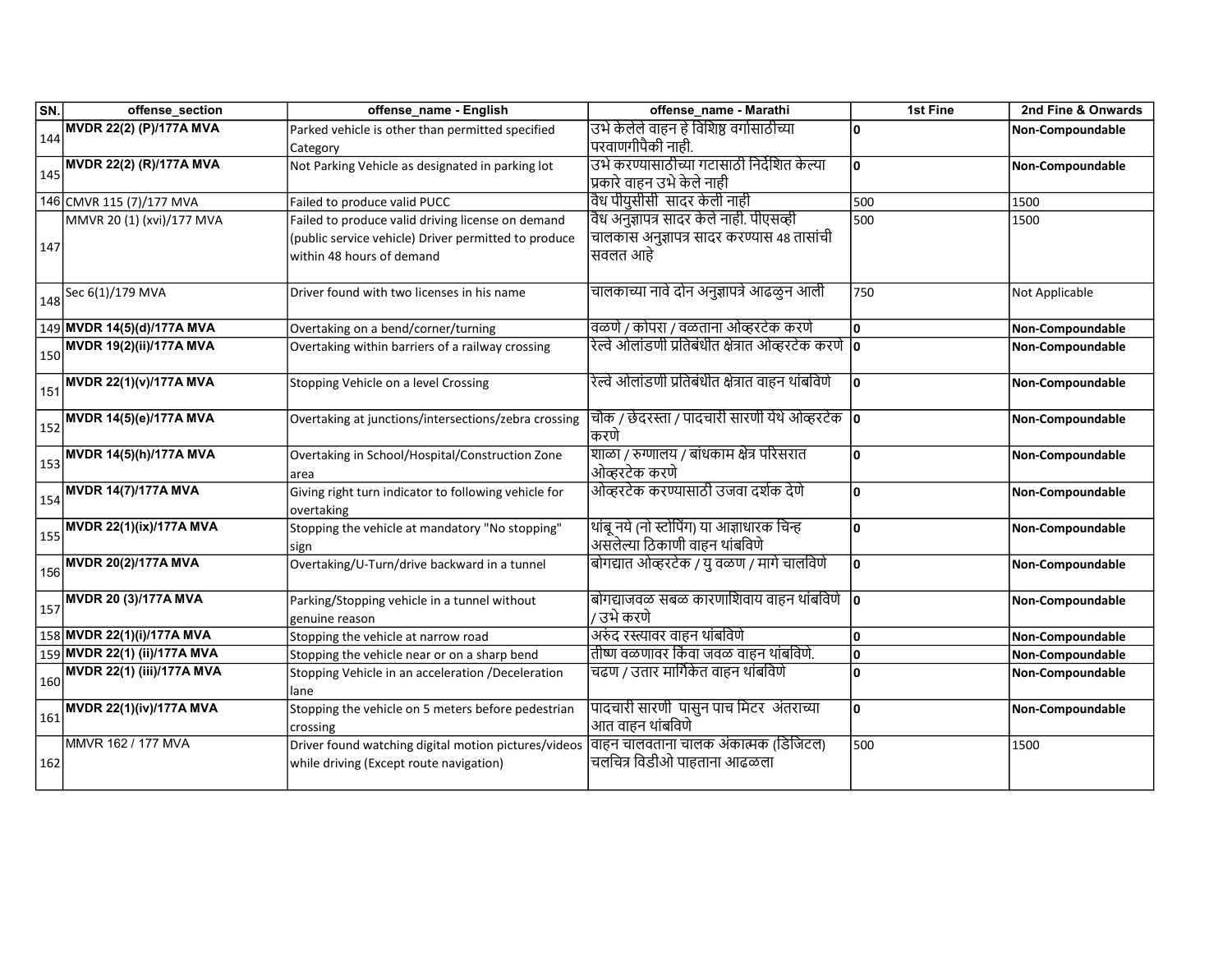| SN. | offense_section                                   | offense_name - English                                                                | offense_name - Marathi                                                               | 1st Fine | 2nd Fine & Onwards |
|-----|---------------------------------------------------|---------------------------------------------------------------------------------------|--------------------------------------------------------------------------------------|----------|--------------------|
|     | MVDR 22(1)(vi)/177A MVA                           | Stopping Vehicle 5 Mtrs or less before light signal or                                | ''मार्ग द्या'' (गिव वे) '' थांबा चिन्ह'' (स्टॉप साईन)                                | ١o       | Non-Compoundable   |
| 163 |                                                   | "GIVE WAY" or "STOP SIGN"                                                             | किंवा प्रकाश संकेत (लाईट सिग्नल) च्या पाच मिटर                                       |          |                    |
|     |                                                   |                                                                                       | अंतराचे आत वाहन थांबविणे.                                                            |          |                    |
|     | MVDR 22(1)(vii)/177A MVA                          | Stopping the vehicle at bus stand when vehicle is                                     | बस थांब्यावर बस व्यतिरीक्त इतर वाहने थांबविणे <b> o</b>                              |          | Non-Compoundable   |
| 164 |                                                   | other than bus                                                                        |                                                                                      |          |                    |
| 165 | <b>MVDR 22(1)(viii)/177A MVA</b>                  | Stopping Vehicle on yellow box marked on road                                         | रस्त्यावर पिवळ्या पेटीत (बॉक्स) वाहन थांबविणे                                        | ١o       | Non-Compoundable   |
| 166 | MMVR 237 / 177 MVA                                | Not Stopping before stop line                                                         | थांबा रेषा (स्टॉप लाईन) अगोदर वाहन थांबविले<br>नाही                                  | 500      | 1500               |
| 167 | MMVR 23(1) / 177 MVA                              | Excess number of persons sitting in cabin of goods<br>carriage                        | मालवाहु चालकाच्या खोलीत (कॅबीन) अतिरीक्त<br>इसम बसलेले                               | 500      | 1500               |
|     | 168 MMVR 20 (1) (x)/177 MVA                       | Unclean vehicle (public service vehicle)                                              | अस्वच्छ वाहन (सार्वजनिक सेवा वाहन)                                                   | 500      | 1500               |
| 169 | MVDR 4(5) 6(2)/177A MVA                           | Heavy vehicles continuously driving in right lane                                     | अवजड वाहन अखंडित उजव्या मार्गिकेतून<br>चालविणे                                       | O        | Non-Compoundable   |
| 170 | Sec 194 B (2) MVA                                 | Child up to 14 years age not provided seat with<br>appropriate child restraint system | चौदा वर्षापर्यतच्या वयाच्या बालकास अटकाव<br>व्यवस्थेसह बैठक पुरवण्यात आलेली नाही     | 200      | Not Applicable     |
|     | 171 MMVR 231 (1) / 177 MVA                        | Loud music played in vehicle                                                          | वाहनात मोठ्या आवाजात संगीत लावणे                                                     | 500      | 1500               |
| 172 | <b>MVDR 6(4)/177A MVA</b>                         | Driver crossing white/yellow Solid lane lines at time<br>of overtaking                | ओव्हरटेक करताना चालक पांढरी / पिवळी<br>अखंडित रेषा ओलांडतो                           | O        | Non-Compoundable   |
| 173 | <b>MVDR 11(1)/177A MVA</b>                        | Turning left/right without hand signal indication                                     | हाताने संकेत न करता डावे / उजवे वळण घेणे                                             | ١o       | Non-Compoundable   |
| 174 | <b>MVDR 16(4)/177A MVA</b>                        | Driving slowly without good and sufficient reason to<br>impede normal traffic flow    | सबळ कारणाशिवाय वाहन हळू चालवून<br>वाहतूकिस अडथळा केला                                | ۱o       | Non-Compoundable   |
| 175 | <b>MVDR 17(2)/177A MVA</b>                        | Applying sudden brake without genuine reason                                          | विना कारण अचानक गती रोधकाचा (ब्रेक) वापर<br>किला                                     | ۱o       | Non-Compoundable   |
| 176 | MMVR 233/177 MVA                                  | Restrictions on driving backwards/in reverse<br>direction                             | वाहन पाठिमागे घेण्याबाबत निर्बंध. उलट दिशेने                                         | 500      | 1500               |
| 177 | MMVR 233/177 MVA                                  | Driving backwards/in reverse direction on road/in a<br>parking/any other public place | रस्त्यात / उभे केलेल्या ठिकाणी / सार्वजनिक<br>ठिकाणी वाहन पाठीमागे उलट दिशेने चालवणे | 500      | 1500               |
|     | $\left  \frac{1}{178} \right $ CMVR 109 / 177 MVA | Driving vehicle with parking light on                                                 | वाहन उभे करण्याचे दिवे प्रदिप्त असता वाहन<br>चालविणे                                 | 500      | 1500               |
|     | 179 MMVR 108/177 MVA                              | Carriage of persons in goods vehicle                                                  | मालवाहू वाहनातून इसमांची वाहतूक                                                      | 500      | 1500               |
|     | 180 MMVR 163/177 MVA                              | Dangerous projection                                                                  | धोकादायकरित्या पुढे आलेला भाग                                                        | 500      | 1500               |
| 181 | MMVR 168/177 MVA                                  | Use of military/ police colours & registration mark<br>prohibited                     | मिलिटरी/पोलीस रंग आणि नोंदणी चिन्ह यांच्या<br>वापरास मनाई                            | 500      | 1500               |
| 182 | MMVR 21(17)/177 MVA                               | Misbehaviour towards passenger & others (motor<br>cab)                                | प्रवाशी व इतरांसोबत गैरवर्तनुक (मोटर कॅब)                                            | 500      | 1500               |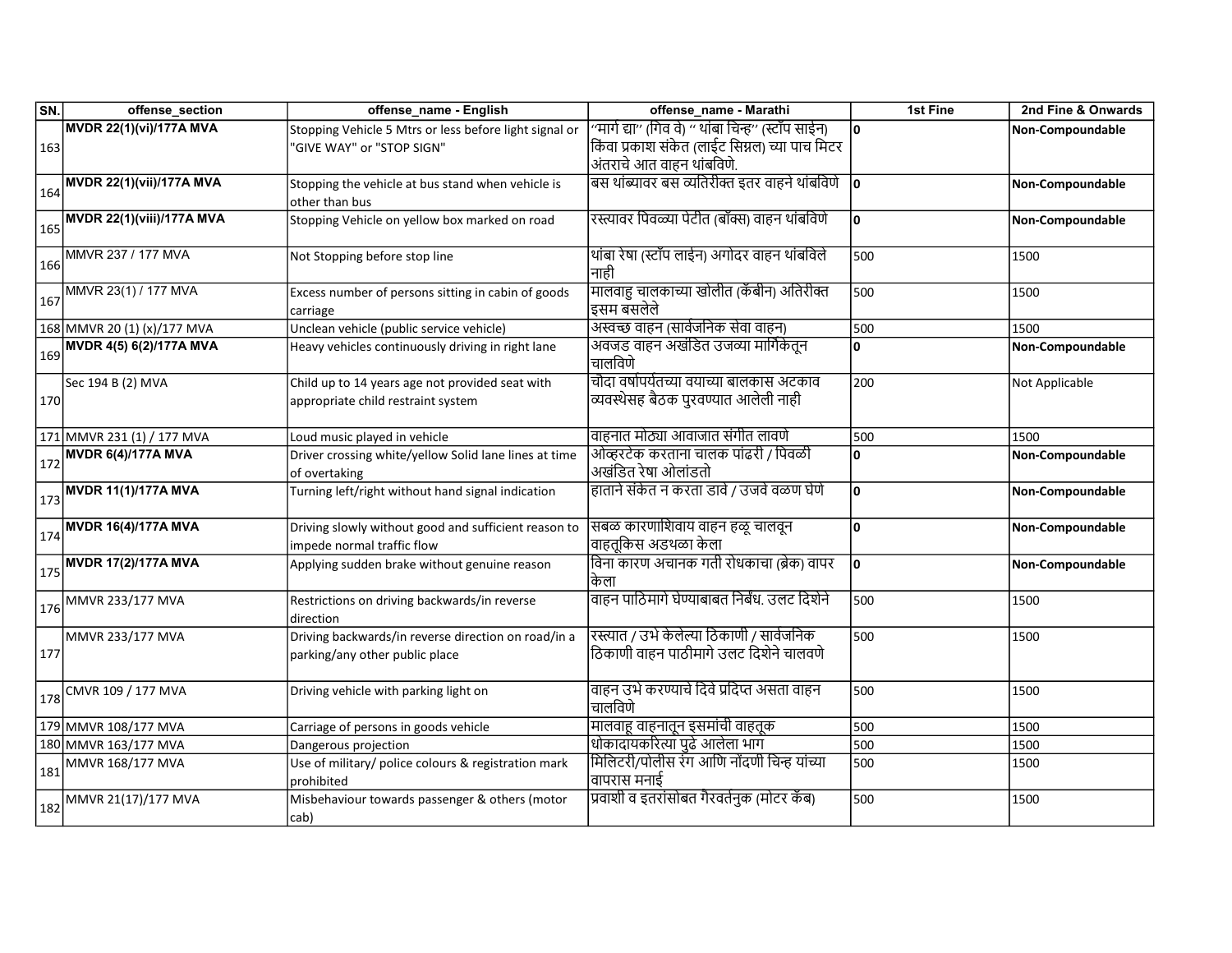| SN. | offense_section                                      | offense_name - English                                                                   | offense_name - Marathi                            | 1st Fine | 2nd Fine & Onwards |
|-----|------------------------------------------------------|------------------------------------------------------------------------------------------|---------------------------------------------------|----------|--------------------|
|     | CMVR 109 / 177 MVA                                   | Restrictions to carry dangerous                                                          | सार्वजनिक सेवा वाहनातून धोकादायक पदार्थ /         | 500      | 1500               |
| 183 |                                                      | substances/explosive/highly inflammable substance                                        | स्फोटके/अतिज्वालाग्रही पदार्थ वाहून नेण्यावरील    |          |                    |
|     |                                                      | on Public Service Vehicle                                                                | निर्बंध                                           |          |                    |
|     | MMVR 20 (1) (i)/177 MVA                              | Allowing any person animal or thing to be in the                                         | वाहकास आरक्षित जागेत प्राणी किंवा इतर वस्तू       | 500      | 1500               |
| 184 |                                                      | space reserved for driver (PSV other than M.CAB)                                         | ठेवण्यास अनुमती देणे. (सार्वजनिक सेवा वाहन        |          |                    |
|     |                                                      |                                                                                          | मोटर कॅब वगळून)                                   |          |                    |
|     | MMVR 20 (1) (ii)/177 MVA                             | Shouting for passenger (PSV other than M.CAB)                                            | प्रवाशांसाठी ओरडणे (सार्वजनिक सेवा वाहन           | 500      | 1500               |
| 185 |                                                      |                                                                                          | मोटर कॅब वगळून)                                   |          |                    |
|     | $186$ MMVR 20 (1) (vi)/177 MVA                       | Smoking while on duty (PSV other than M.CAB)                                             | कर्तव्यावर धूम्रपान करणे (सार्वजनिक सेवा वाहन     | 500      | 1500               |
|     |                                                      |                                                                                          | मोटार कॅब वगळून )                                 |          |                    |
|     | $\frac{1}{187}$ MMVR 20 (1) (vii)/177 MVA            | Misbehaviour towards passenger & others (PSV                                             | प्रवाशी व इतरांसोबत गैरवर्तनुक (सार्वजनिक सेवा    | 500      | 1500               |
|     |                                                      | other than M.CAB)                                                                        | वाहन मोटर कॅब वगळून)                              |          |                    |
|     | $\frac{1}{188}$ MMVR 20 $\frac{1}{(1)(111)/177}$ MVA | Driver without Khaki uniform (PSV other than M.CAB) चालक विना खाकी गणवेश (सार्वजनिक सेवा |                                                   | 500      | 1500               |
|     |                                                      |                                                                                          | वाहन मोटर कॅब वगळून)                              |          |                    |
|     | $\frac{1}{189}$ MMVR 20 (1) (xii)/177 MVA            | Unnecessarily delay the journey (PSV other than                                          | प्रवासात अनावश्यक विलंब केला (सार्वजनिक सेवा  500 |          | 1500               |
|     |                                                      | M.CAB)                                                                                   | वाहन मोटर कॅब वगळून )                             |          |                    |
|     | Sec 120/177 MVA                                      | Motor Vehicle with left hand drive without                                               | डावा हात चालक मो.वाहन विना यांत्रीक किंवा         | 500      | 1500               |
| 190 |                                                      | displaying mechanical or signalling device board at                                      | सांकेतीक उपकरण फलक पाठीमागे (मालक व               |          |                    |
|     |                                                      | the rear side (owner & driver both)                                                      | चालक दोन्ही)                                      |          |                    |
|     | MMVR 24 (2)/177 MVA                                  | Failed to display Badge (HMV passenger carrier)                                          | बिल्ला प्रदर्शित केला नाही. एच एम व्ही प्रवाशांची | 500      | 1500               |
| 191 |                                                      |                                                                                          | वाहतक                                             |          |                    |
|     | Sec 122/177 MVA RW Sec 127 MVA                       | Causing danger, obstructions or undue                                                    | सार्वजनिक ठिकाणी लोकांना धोका, अडथळा              | 500      | 1500               |
|     | (Towing)                                             | inconvenience to other users of public place or to                                       | किंवा गैरसोय होईल अशाप्रकारे गाडी उभी             |          |                    |
| 192 |                                                      | the passengers by allowing the vehicle to be                                             | केल्यामुळे गाडी क्रेन ने ओद्धन नेणे               |          |                    |
|     |                                                      | abandoned or to remain at rest on any public place.                                      |                                                   |          |                    |
|     |                                                      | (Towing)                                                                                 |                                                   |          |                    |
|     | $\left  \frac{193}{193} \right $ CMVR 43/177 MVA     | Form No. 19 duplicate copy not produced.                                                 | फॉर्म क्रमांक १९ ची दुय्यम प्रत सादर न करणे       | 500      | 1500               |
|     |                                                      |                                                                                          |                                                   |          |                    |
|     | $\left  \frac{194}{194} \right $ CMVR 40/177 MVA     | Identification card Issued by Dealer not produced                                        | डिलरद्वारे प्रस्तुत केलेले ओळखपत्र तपासणीसाठी     | 500      | 1500               |
|     |                                                      |                                                                                          | सादर केलेले नाही                                  |          |                    |
|     | 195 CMVR 39 (2)/177 MVA                              | Original T.C. Not produced                                                               | मूळ टिसी सादर न करणे                              | 500      | 1500               |
|     | $\frac{1}{196}$ CMVR 117/177 MVA                     | Speedo Meter Wire fraud detected                                                         | स्पीडो  मीटर मशीन पासून स्पीडो मीटर वायर          | 500      | 1500               |
|     |                                                      |                                                                                          | वेगळी केल्याचे  आढळले                             |          |                    |
|     | MMVR 54 (3)/177 MVA                                  | F.T. Form not submitted to local RTO within seven                                        | महाराष्ट्रात प्रवेश केल्याच्या सात दिवसाच्या आत   | 500      | 1500               |
|     |                                                      | days of arrival in M.S. (Only White Number Plate)                                        | स्थानिक आरटीओ ला एफ टी नमुन्यात                   |          |                    |
| 197 |                                                      |                                                                                          | आगमनाबाबत कळविले नाही. (केवळ स्वेत                |          |                    |
|     |                                                      |                                                                                          | क्रमांक प्लेट '                                   |          |                    |
|     | 198 MVDR 22(2)(s)/177A MVA                           | <b>NO PARKING (Clamping)</b>                                                             | वाहन लावण्यास मनाई(पकडणे)                         | 200      | Non-Compoundable   |